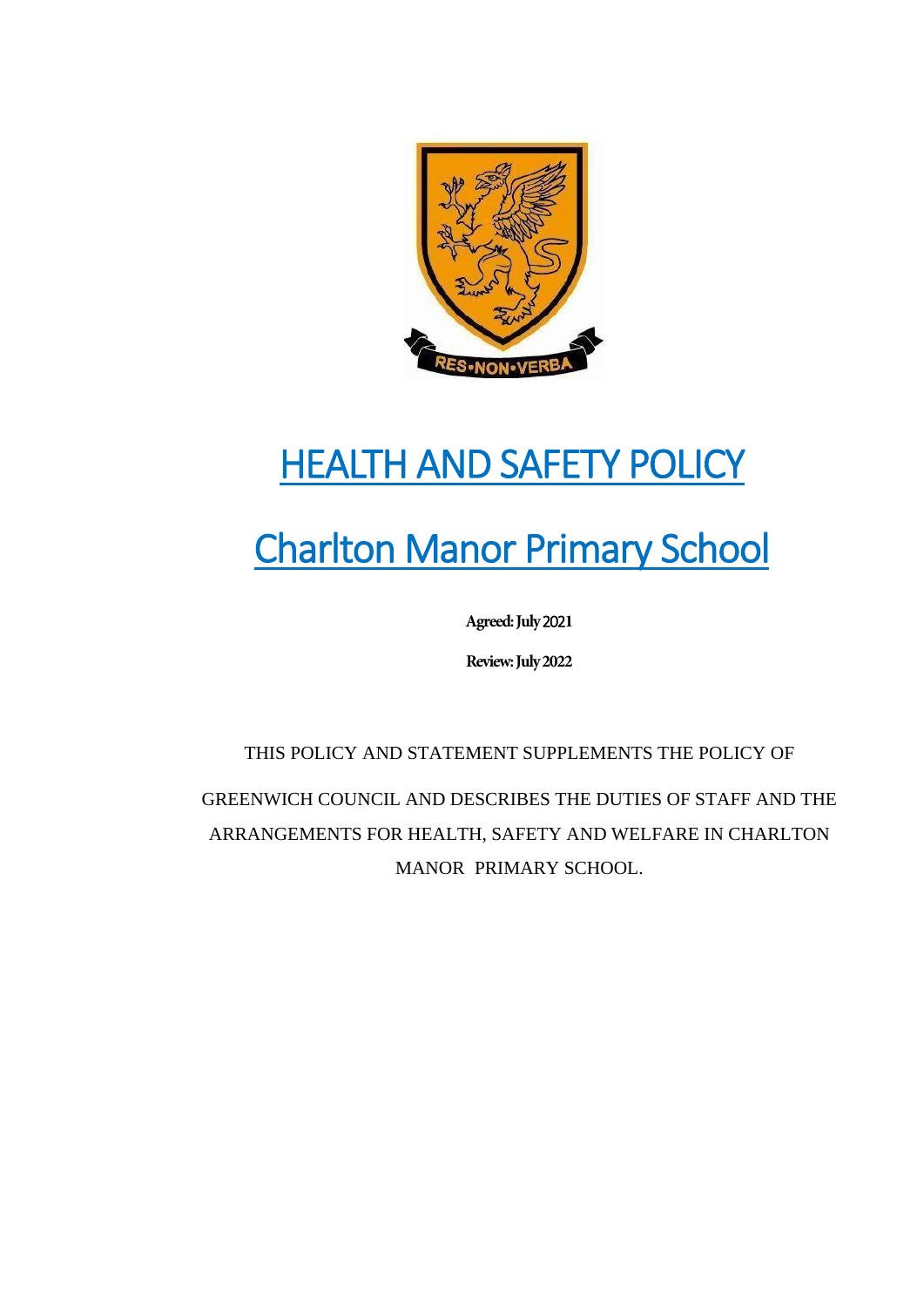## **1. POLICY STATEMENT**

- a) The policy of Charlton Manor school is to provide and maintain a safe and healthy teaching and learning environment.
- b) Charlton Manor will ensure that conditions, equipment and systems of learning are of a satisfactory standard and provide such information, training and support as the staff require to undertake their teaching activities safely.
- c) Charlton Manor school also accepts responsibility for the health and safety of other people who may be affected by our activities.
- d) The allocation of duties for safety matters and the particular arrangements which we will take to implement the policy are set out below.
- e) Safety and accident prevention shall be treated as an integral part of every activity and will have parity with any other aspect of the school activities. It shall be achieved by all staff diligently discharging their duties.
- f) The policy will take into account changes in working practices and legislation.
- g) To ensure this the policy and its implementation will be reviewed annually.

Duty Holder:

Head Teacher – Tim Baker

Health & Safety Coordinator:

Assistant Head Teacher – Joseph Turner-Wing

# **2. ARRANGEMENTS FOR IMPLEMENTATION**

#### **a) Organisation**

- i) The Head teacher has overall responsibility for the health and safety of all persons on Charlton Manor premises and persons on school arranged activities. This responsibility extends to any person who may be adversely effected by Charlton Manor school activities.
- ii) The Charlton Manor school Health and Safety Steering Committee will review safety systems and develop strategies for the improvement of safe practices within the company. iii) Health and Safety Steering Committee meetings will be held not less than every four months (termly).
- iv) All staff will receive training in the safety aspect of their work. This long term programme is designed to equip each person with the skills necessary to enable them to undertake their work with due regard to health and safety provisions.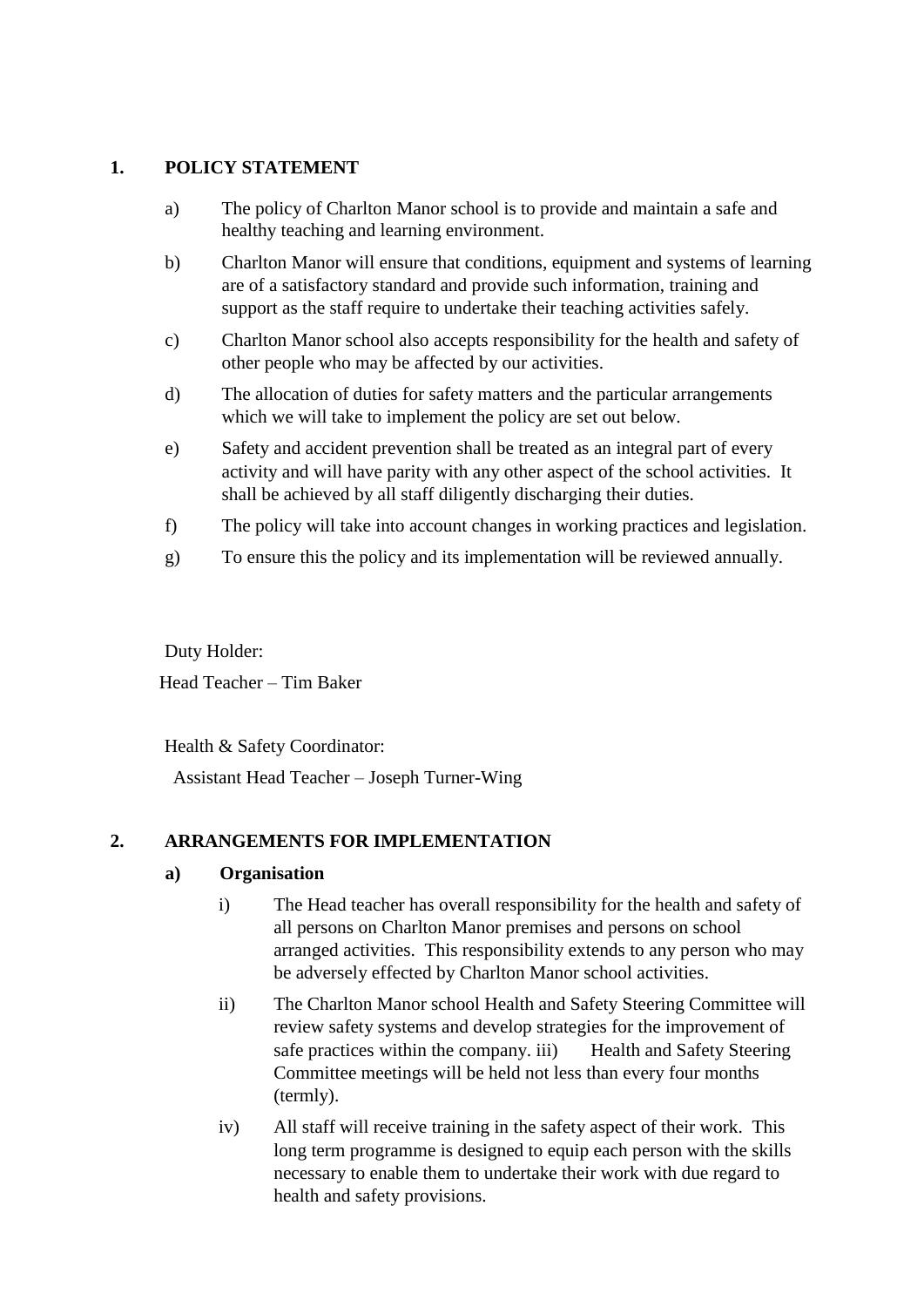- v) Safety in Charlton Manor school will be maintained by teachers and ancillary staff.
- vi) Staff will act immediately to rectify any breach of statutory obligations or school safety requirements, and will actively pursue proposals which further accident prevention, as far as it is reasonably practical.
- vii) The current Council Policy for Education Establishments and copies of Safety Codes of Practice are kept in the *admin. office* and are available for reference during normal office hours.

## **b) The Health and Safety Committee**

*i)* The committee will consist of *school management and other co-opted members. ii)* The committee will be chaired by the *Headteacher or Deputy Headteacher.* 

- iii) The committee will meet periodically but not less than termly.
- iv) Functions of the Committee shall be:
	- a) To receive notice of and consider major incidents, accidents and other information affecting the health and safety at Charlton Manor school;
	- b) To consider the findings of accident investigations and, where it is thought appropriate, act on the recommendations;
	- c) To review health and safety arrangements within Charlton Manor school and make recommendations for improvement;
	- d) To review new legislation and consider the likely affect on health and safety within Charlton Manor school and consider the changes necessary to meet the needs of new regulations;
	- e) To take suggestions from staff on health and safety matters;
	- f) To assist the Head teacher implement the health and safety recommendations contained in circulars received from Greenwich Directorate of Education;
	- g) To make representations on all safety matters to the Board of Governors.

#### **3. RESPONSIBILITIES**

#### **a) Governors**

The main health and safety functions of Governors are:

- i) Issuing a clear written policy statement:
	- a) Specifying responsibilities and arrangements for identifying hazards undertaking risk assessments and implementing appropriate control measures;
	- b) ensuring the policy is known and understood by all;
	- c) involving everyone in making the policy work;
- ii) ensuring the organisation of staff including: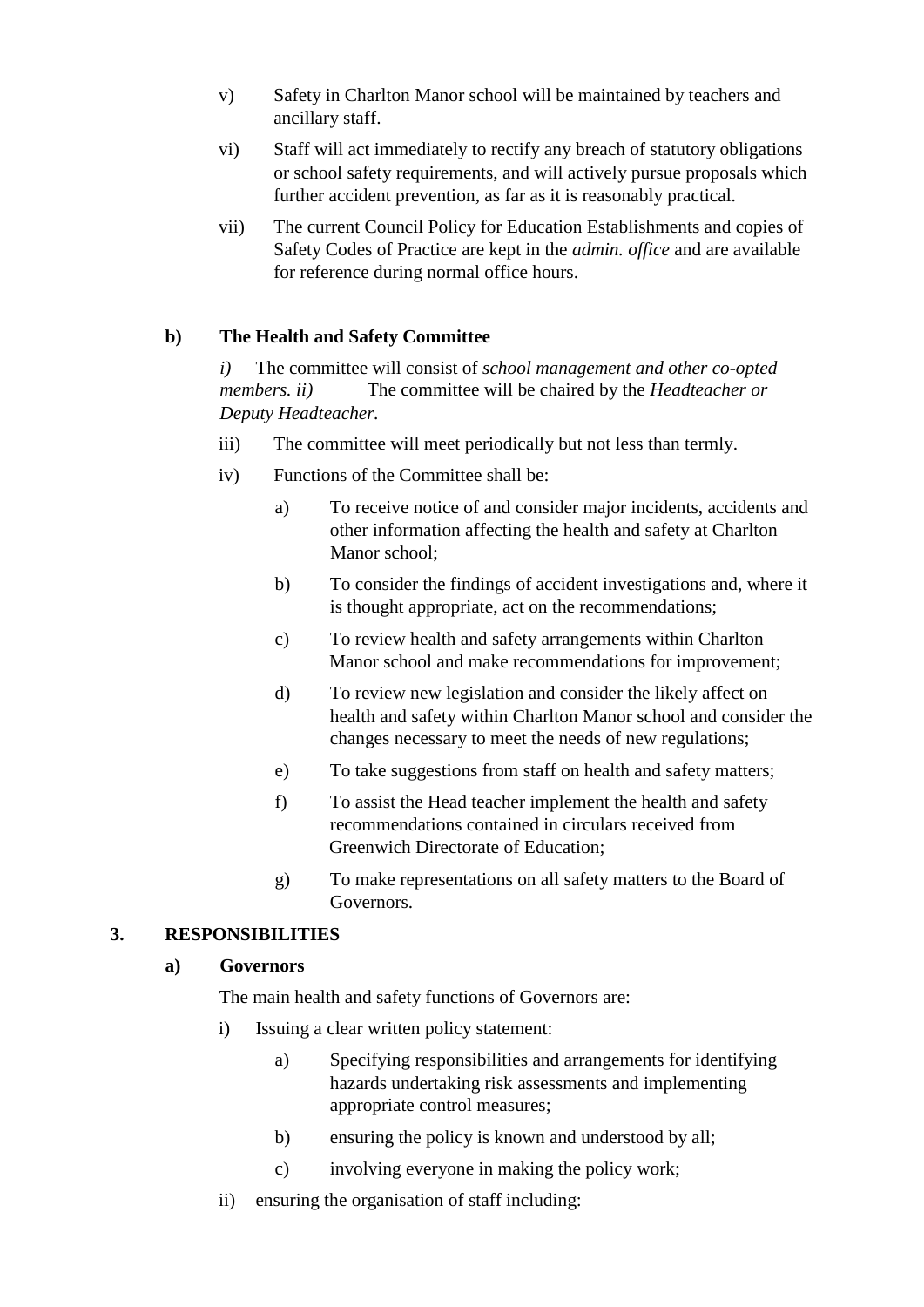- a) making sure that responsibilities for health, safety and welfare are allocated to specific people who should receive specific, relevant information and training;
- b) displaying information in the school, confirming who has responsibility for health, safety and welfare;
- c) making sure that everyone has sufficient information about the risks they run and the preventative measures they should take;

iii) Measuring performance and learning from experience ; iv) Monitoring of health and safety (including consideration of inspection reports);

- v) Ensuring that actions and improvements necessary in the interests of health and safety are taken;
- vi) Prioritising actions where resources are required;
- vii) To take reports on health and safety at all appropriate governors' meetings;
- viii) Issue an annual report on health and safety within the school; ix) Ratify the local safety policy.

#### **b) Head Teacher**

The Head teacher will:

- i) Establish the Health and Safety policy of Charlton Manor school and ensure it implements the London Borough of Greenwich policy and is revised as often as is necessary;
- ii) Monitor the effectiveness of the policy;
- iii) Allocate the resources necessary to ensure the requirements of the policy can be fulfilled;
- iv) Support the intent of the Safety Policy to secure the health and safety of staff, *students/pupils*, visitors and members of the public;
- v) Ensure that all staff in the school receive the training necessary for them to carry out their work without undue risks to their own health and safety or the health and safety of others;
- vi) Refrain from condoning any activity which breaches Statutory Regulations, or Education Codes of Practice;
- vii) Ensure that all new and existing staff are trained in the fire, accident and bomb alert procedures and are given every assistance to perform their duties in a safe manner;
- viii) Ensure that there is good liaison with the Inspectorate on all matters of curriculum health and safety;
- ix) Instigate safety surveys within the school, receive and review all accident reports and implement remedial measures;
- x) Formulate the school policy on the medicines in the school; xi) Undertake annual review of each section of the school; xii) Ensure that the special risks generated by the presence of contractors on site are considered in the terms of all contracts;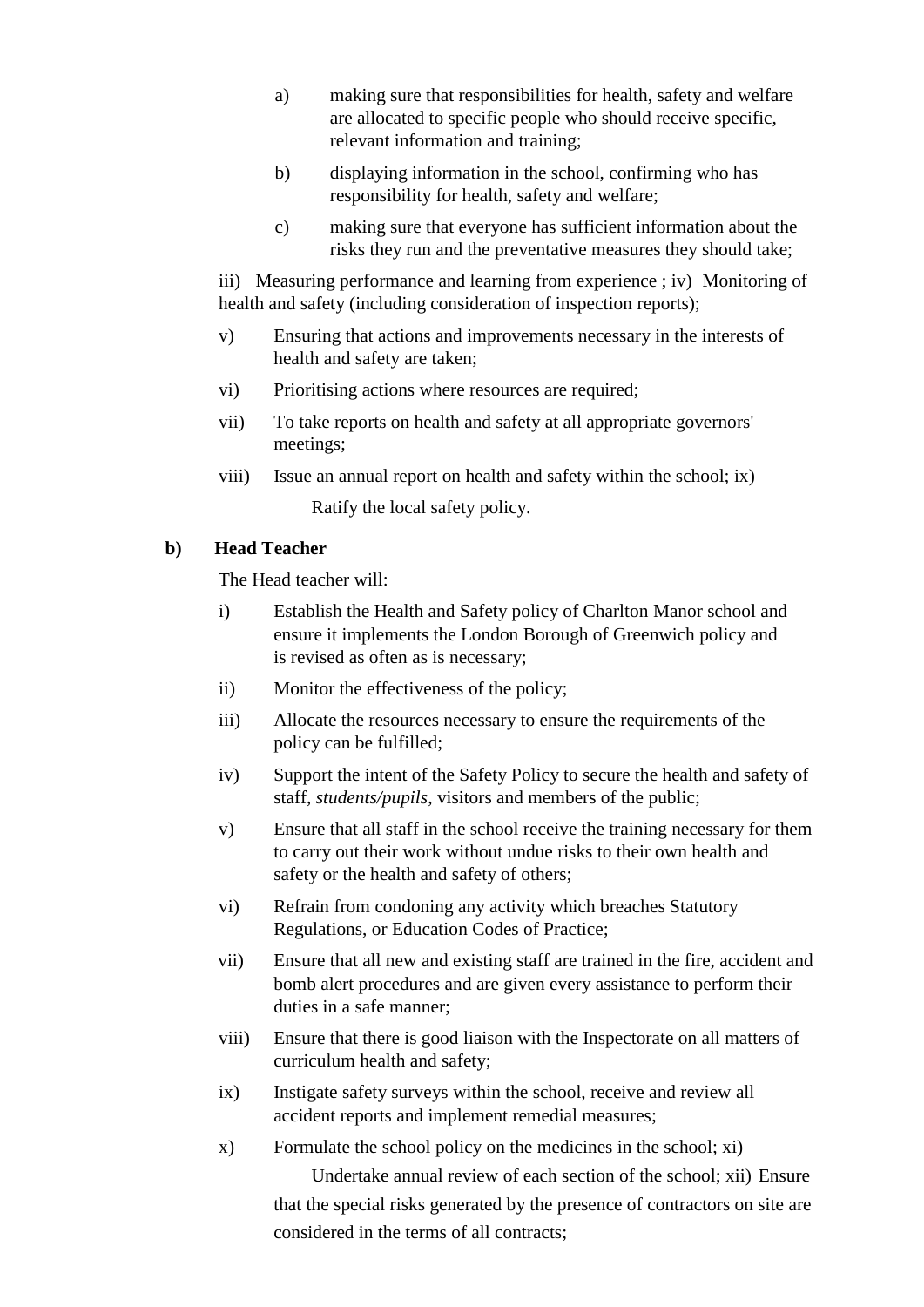- *xiii)* Draw up arrangements for any joint use of the premises and other facilities;
- *xiv) Ensure there is liaison between the school and the providers of catering and cleaning services;*
- *xv)* Co-operate with accredited safety representatives in their efforts to carry out their functions including inspections and investigations as the needs arise;
- *xvi)* Receive written reports from the safety representatives and respond in writing within a reasonable period;
- *xvii)* Meet their responsibilities as members of staff; xviii) Set a personal example.

#### **c) Heads of departments**

The main functions of Heads of Departments are:

- i) The day-to-day management of health and safety within their areas of responsibility in accordance with the health and safety policy;
- ii) Drawing up a list of key risks for his/her area of responsibility to ensure that the safety precautions to counter the risks are known, understood and followed by all staff and pupils within the area;
- iii) (*Heads of Dept. should not be re-writing the school policy to fit their own situation it should be limited to local specific hazards)*
- iv) Undertaking a periodic review of the list of key risks;
- v) Liaise with the appropriate inspectors to ensure that they and their staff are aware of health and safety developments in their field of expertise;
- vi) The carrying out of regular inspections and submitting reports on their findings to the Headteacher;
- vii) Ensuring action is taken to rectify any health and safety concerns as a result of inspections and other discovered risks;
- viii) Arranging for staff training and information;
- ix) Passing on health and safety information received to appropriate people;
- x) Acting on reports from above or below within the hierarchy;
- xi) Meet their responsibilities as members of staff and set a personal example;

#### **d) Premises Manager**

The Premises Manager will:

- i) Be familiar with the school Safety Policy and his responsibilities under the policy as Premises Manager and a member of staff;
- ii) Understand his responsibilities under the Health and Safety at Work etc. Act 1974;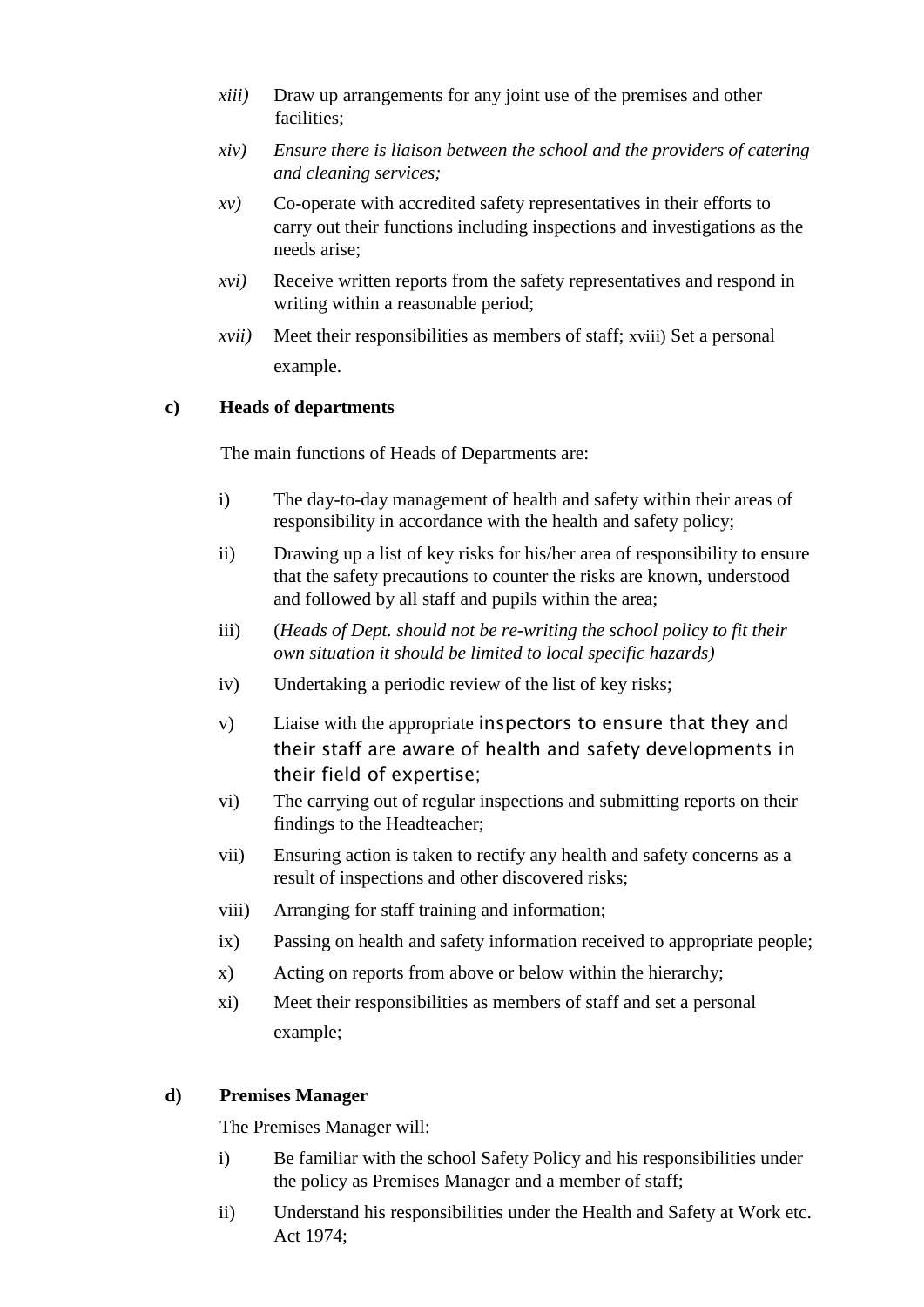- iii) Have a knowledge of his responsibilities under other relevant Health and Safety legislation having an effect on Charlton Manor school's activities;
- iv) Be familiar with the agreed Education Health and Safety Codes of Practice relating to premises activities;
- v) Carry out safety inspections and Risk Assessments on all the activities within his sphere of operation;
- vi) The Premises Manager will have a major role to play in the prevention of fires in the school and in the safe evacuation of the building he should:
	- a) Ensure that all emergency exits are unlocked while the building is occupied;
	- b) Ensure that the premises are checked after evening use;
	- c) Ensure that rubbish and combustible materials are not stored under stages, in boiler rooms or in escape routes;
	- d) Ensure that any combustible materials are placed in noncombustible containers and properly disposed of as soon as possible;
	- e) Ensure safety in the use of temporary heaters;
	- f) Inform the Head teacher of instances where their executive authority does not allow them to deal effectively with a hazard;
	- g) Identify any training needs within their normal areas
	- h) Keep a register of all portable electrical equipment;
	- i) *Undertake / arrange* the testing of portable electrical equipment;
	- j) Ensure that assessments have be undertaken on all substances considered hazardous to health as required by the Control of Substances Hazardous to Health Regulations 1995 (COSHH) and that the safety requirements, deemed necessary by the assessments, are complied with by all users of the substances;
	- k) Ensure that any new substances added to the school inventory are assessed for COSHH;
	- l) Ensure that all visitors to the site, including contractors, are made aware of any hazards on site;
	- m) Advise the head teacher on the health and safety implications of contractors and other visitors;
	- n) Ensure that contractors employed meet the same standard of health and safety criteria as Charlton Manors school activities;
	- o) Maintain the records of testing and other registers as required by regulations and school Codes of Practice.

#### **e) Trained and nominated First-Aiders or Appointed Persons**

The First Aiders or Appointed Persons will: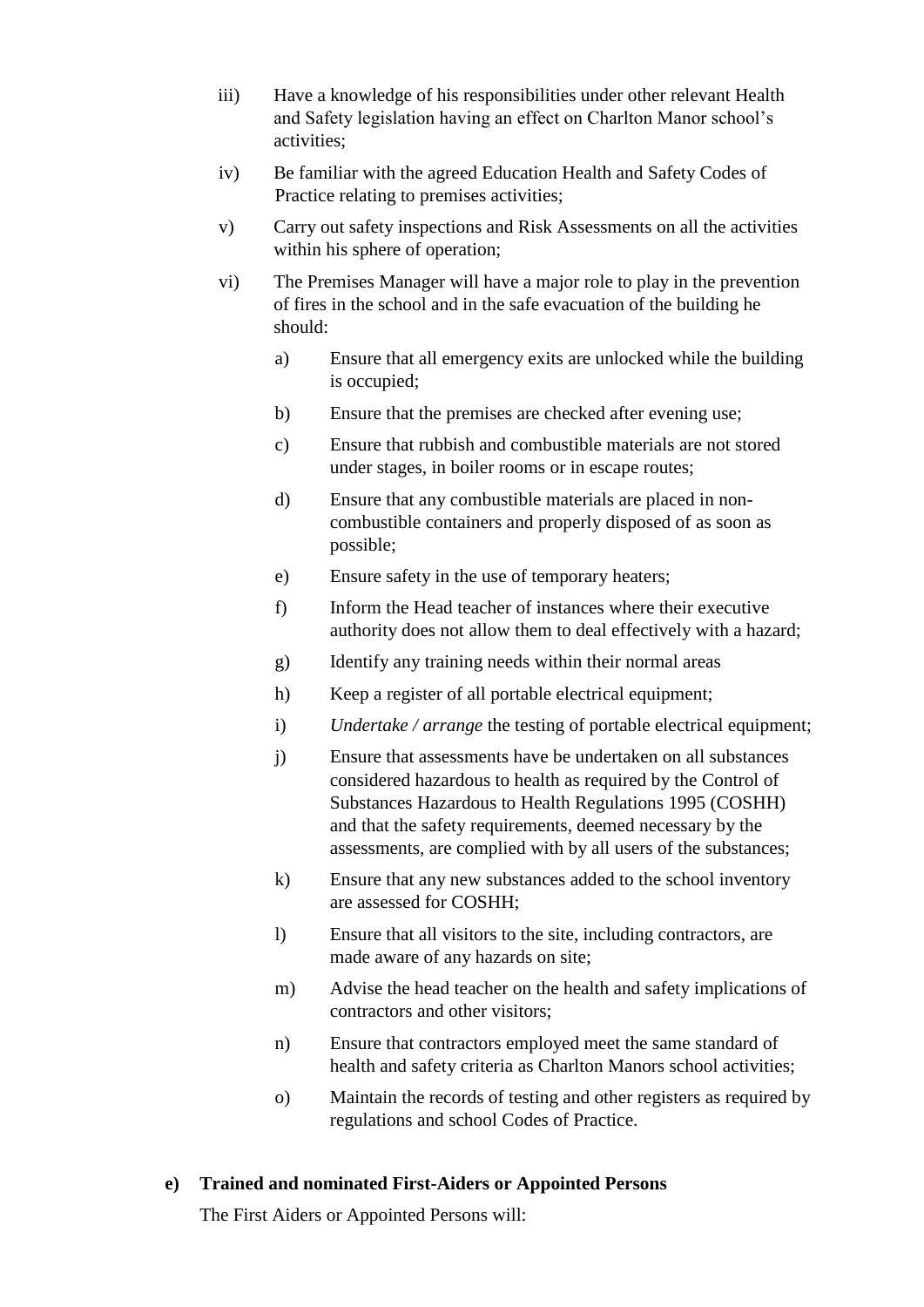- i) Maintain the First Aid facilities within the school, ensuring that only the authorised items are available;
- ii) Undertake the First aid duties as necessary in case of accident to any person in the school or any other school activity with which they are involved;
- iii) Ensure that, where necessary, emergency treatment or assistance is obtained for any person in need;
- iv) The Headteacher will assume responsibilities of the Appointed Person in the absence of a Nominated First Aider;
- v) *Inform any parent or guardian of a accident or incident to their child or charge;*
- vi) *Co-ordinate the investigation and reporting of accidents and administer accident records for the school;*
- vii) *Make the reports necessary under the Reporting of Injuries, Diseases and Dangerous Occurrences Regulations 1995 (RIDDOR);*
- viii) *Inform any member of staff of the need to complete the statutory accident book (form BI510) which will be kept readily accessible at all reasonable times for the injured person or someone acting on their behalf;*
- ix) *Analyse accident reports to determine if there are any areas or activities of particular concern which are shown to be of particular concern;*

#### *)*

#### **f) Staff**

Staff will be aware of their responsibilities under and comply with:

- i) The Health and Safety at Work etc. Act 1974 Section 7 and safe working practices;
- ii) School safety requirements when undertaking any work; iii) Cooperate with *Departmental heads/managers* to achieve a healthy and safe workplace;
- iv) Take reasonable care of the Health and Safety of others who may be affected by their work;
- v) Not intentionally or recklessly interfere with or misuse anything provided in the interest of health and safety;
- vi) Bring to the notice of the head teacher or other nominated person any health or safety problem which they are not able to put right. They may also inform their safety representative;
- vii) If an employee has any suggestions for the improvement of health and safety they should contact the head teacher or the person delegated as Health and Safety Officer.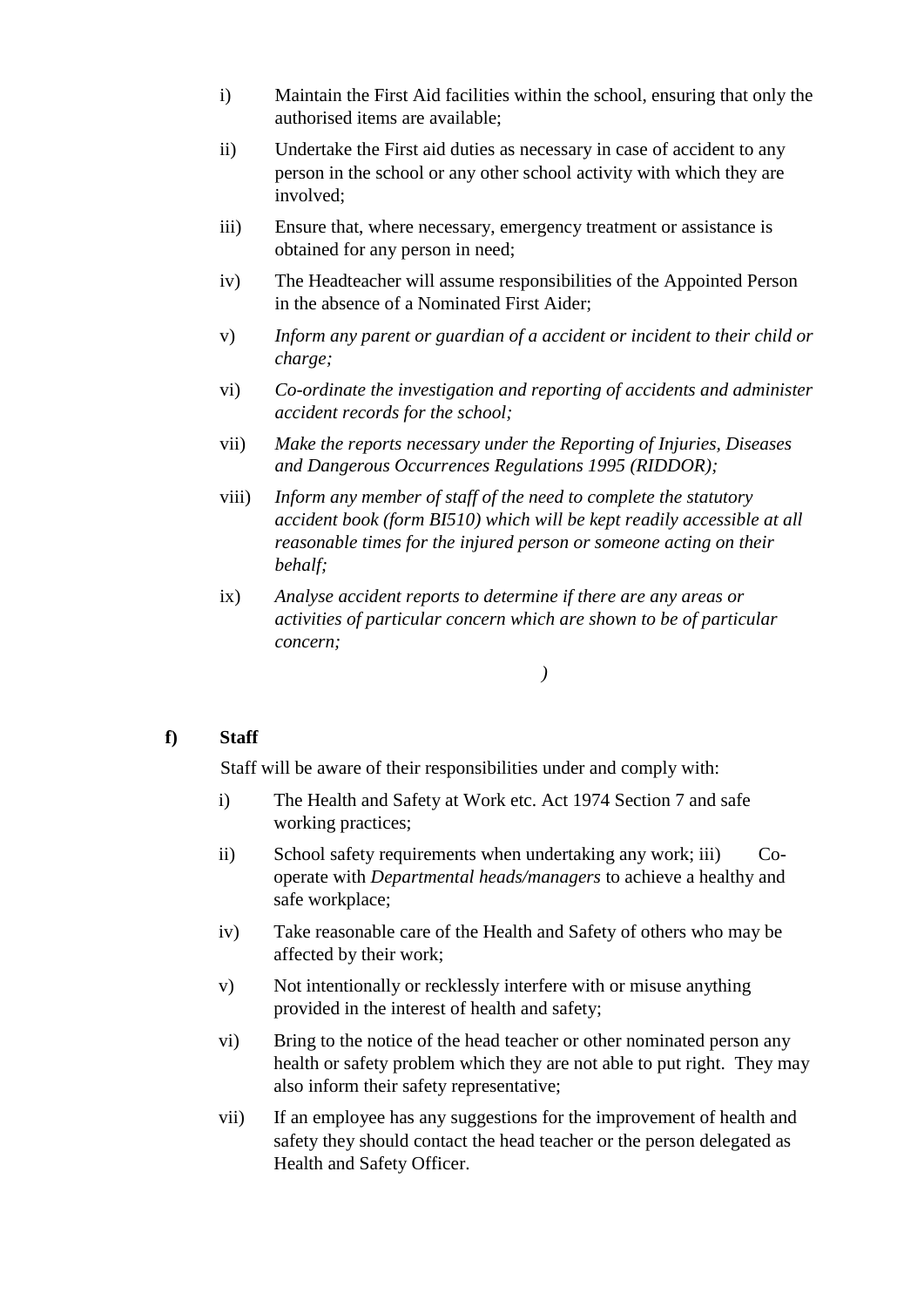#### *g) Safety advisers/Consultants*

*The main functions of health and safety advisers, if required, are:* 

- *i) Establishing timetables and methodology for audit;*
- *ii) Carrying out health and safety audits;*
- *iii) Advising on health and safety policy revisions;*
- *iv) Assisting in the implementation of the safety policy;*
- *v) Helping in investigations;*
- *vi) Advising on monitoring procedures.*

# **Section 3 - Fire and Emergency Procedures**

## **1. Fire**

## a) **General Information**

- i) It is essential that all members of staff, both permanent and temporary, casual or contracted users of the school, know the fire and evacuation procedure in case of emergency and are fully conversant with the instructions contained in Circular H&S/95/14 and school specific instructions.
- ii) The fire alarm will be the sounding of the alarms situated at various points in the school and offices. The alarms will continue to sound until all staff students/pupils and visitors have left the building.
- iii) To ensure staff are familiar with the sound of the fire alarm and to test the equipment the alarm will be sounded regularly, this will be done weekly from a different call point each week the tests will be recorded.
- iv) In each room of the school a diagram of the preferred emergency evacuation route will be displayed with the muster point for that room.
- v) The method of raising the alarm will be displayed in all classrooms and offices.
- vi) Staff will be informed prior to any testing.
	- a) Unless previously informed by *the premises staff* that the fire alarm is about to be tested, all staff not having a specific fire duty, on hearing the alarm must leave the building immediately, not stopping to collect personal effects;
	- b) They should ensure that all children in their charge are evacuated in an orderly fashion;
	- c) *They should, if it is safe to do so, take the class register with them.;*
	- d) *If class registers are kept in a central location the nominated member of staff should take the registers to allow roles to be called after evacuation, this should only be done if it is safe to do this duty;*
	- e) Staff should familiarise themselves with the escape routes from their classes and work areas, the muster areas, and the fire alarm Call Points from where they may sound the fire or other alarm..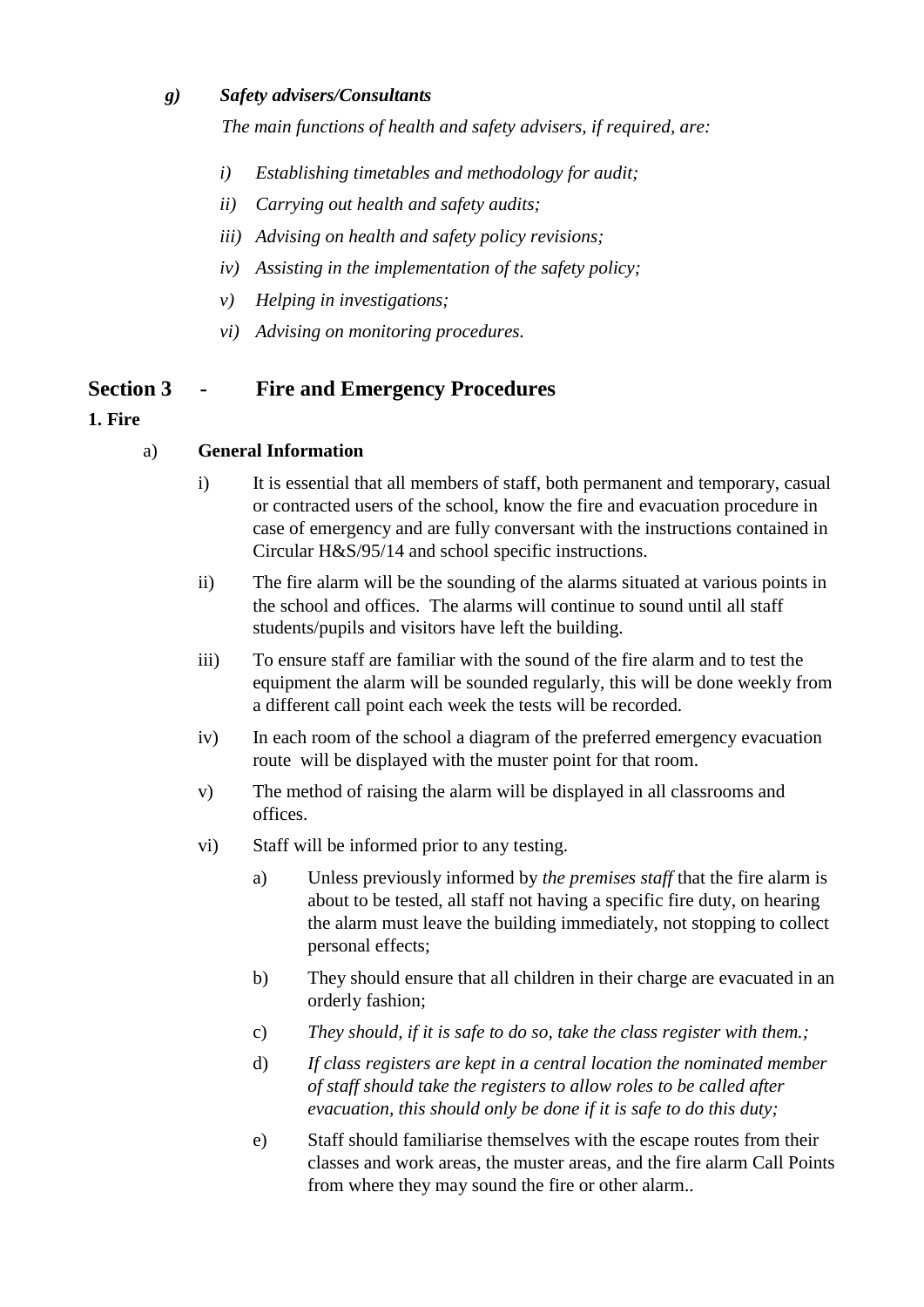- vii) *The location of any gas cylinders or other potentially dangerous equipment or substances should be known and the Senior Fire Officer informed on his arrival.*
- viii) Staff should not assume that the entrance they use to enter the building is the most appropriate exit.
- ix) Staff should only fight a fire if they know the appropriate extinguisher to use on a small containable fire and understand their use.
- x) Before any firefighting is undertaken all children and other staff must have been evacuated.
- xi) Visitors must be escorted to the muster points by the host staff.
- xii) Staff must not return to the building until informed that the building is safe by the Fire Controller.

#### **b) Specific Staff Duties**

- i) The *Headteacher/Senior Leader* will go to *reception/the delegated area* and ascertain if there is a fire, its location and seriousness.
- ii) The *Headteacher/Senior Leader* will take charge as **Fire Controlle**r in *reception/the delegated area* to liaise with the emergency services.
- iii) *Fire Marshals* will liaise with the **Fire Controller** to report when the all staff, children and visitors have been evacuated.
- iv) A *Fire Marshal /catering nominee* will liaise with the **Fire Controller** to report when all catering areas have been evacuated.
- v) The *Telephone Operator/Senior Admin. Officer* will, if it is safe to do so, stay by the switchboard to keep open lines of communication, if this is unsafe it is essential that they evacuate.
- vi) To enable rescue to be implemented Fire Marshals should report any missing persons to the Fire Controller
- vii) It is essential that all other staff not involved in safety measures leave the building as quickly as possible.
- viii) *(All items in italics should be considered in the light of individual school situations)*

#### **c) Action by staff on discovering a fire**

- i) On discovering a fire staff should give warning to those in the immediate area by shouting FIRE.
- ii) The member of staff should immediately activate the fire alarms by *breaking the glass on any one of the CALL POINTS*.
- iii) *If it is safe to do so, they should then telephone reception to inform the operator of the location and extent of the fire and any injured persons and ensure that the reception/telephonist has contacted the appropriate emergency services.*
- iv) *If it is safe to do so, trained staff may attempt to fight the fire but only if it is limited in size using the fire fighting equipment but only after calling for assistance and warning those in the area.*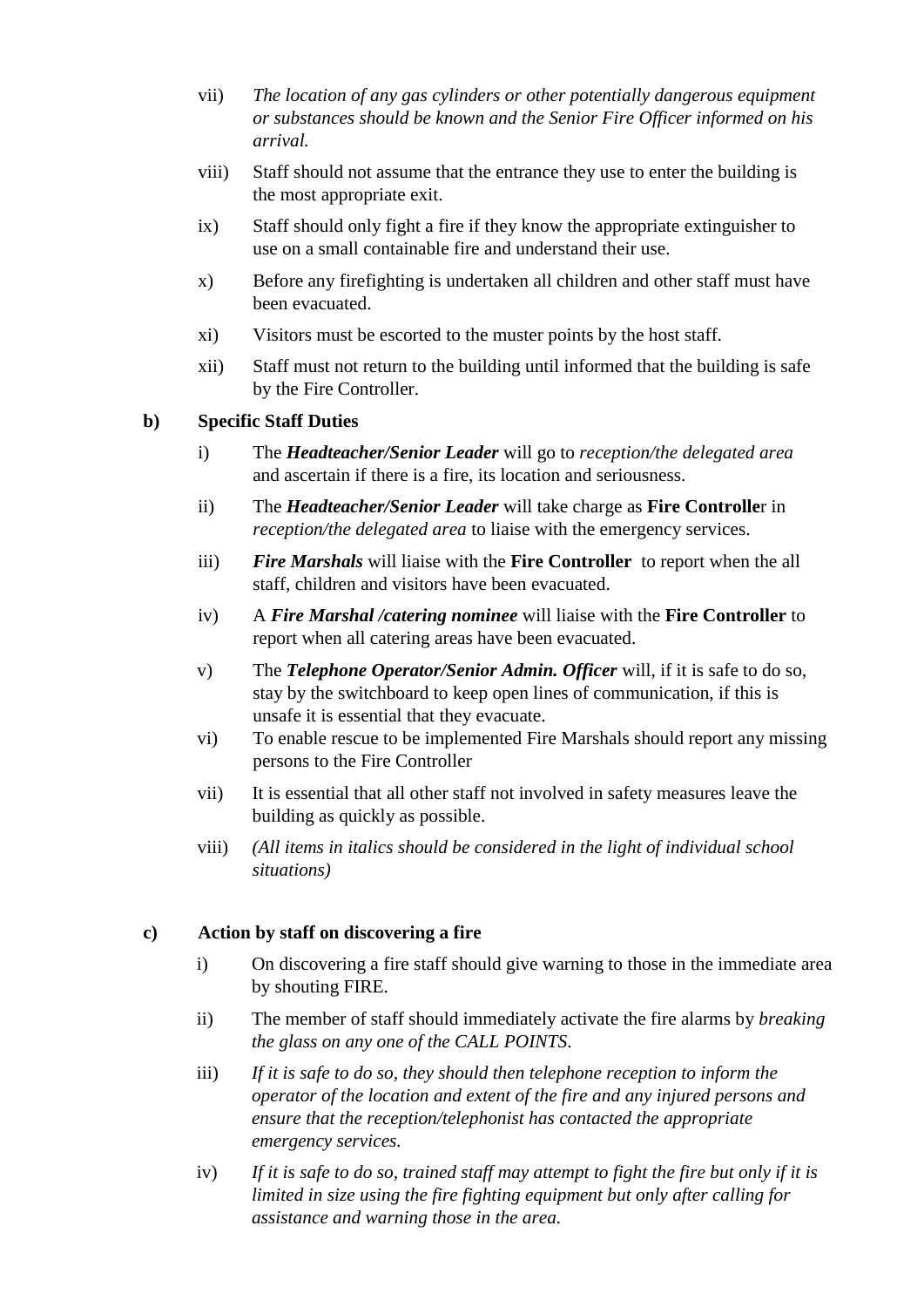- v) *They should only use the extinguishers if confident and instructed on the safe use of fire extinguishers.*
- vi) *They must not place themselves in danger and should stay between the fire and a Fire Exit.*
- vii) *If they are unable to extinguish the fire they should abandon the position and evacuate to their muster point, and inform the Fire Controller of the nature and extent of the fire.*
- viii) *Staff must not place themselves or others at risk in fighting the fire.*

#### **d) Action by staff on hearing the fire alarm**

- *i*) On hearing the fire alarm all staff, not having duties to perform during the evacuation, should immediately evacuate the children leaving the building using the nearest safe fire exit.
- *ii)* If it is safe to do so fireproof cabinets containing confidential documents should be closed as should windows and doors as each room is cleared.
- *iii)* Staff should report to the appropriate Fire Marshals at the muster points.
- *iv)* Staff and pupils should not leave the school site until they have reported to their Fire Marshals and obtained permission.
- *v*) On hearing the fire alarm all external telephone lines should be disconnected and no calls, other than by the person reporting the fire or other authorised person, should be made to, or through, the operator. This includes radios carried by staff members.
- *vi)* Staff with mobile phones should take them with them in case they are needed for communication purposes.
- vii) Staff away from their normal place of work should leave the building and report to their Fire Marshal at their muster point.

#### **e) Action by telephonist**

- *i) On being informed of a fire, or on hearing the alarm, the telephonist will immediately call the Emergency Services they will not break the connection until the emergency services have repeated the name of the school/premises.*
- *ii) If the person making the report has, for any reason not sounded the alarm, the telephonist should do so immediately.*
- *iii*) On hearing the alarm, if it is safe to do so, the telephonist should stay by the switchboard, to keep open lines of communication.
- *iv)* If the fire is in the vicinity of their office or could place them at risk they should leave immediately and report to the Fire Controller.

# **f) Action by Fire Controller**

The Fire Controller will, if it is safe to do so:

i) Go to and remain in or near the reception area after the fire alarm is sounded;

ii) Take reports from Fire Marshals and ensure that a role call is taken;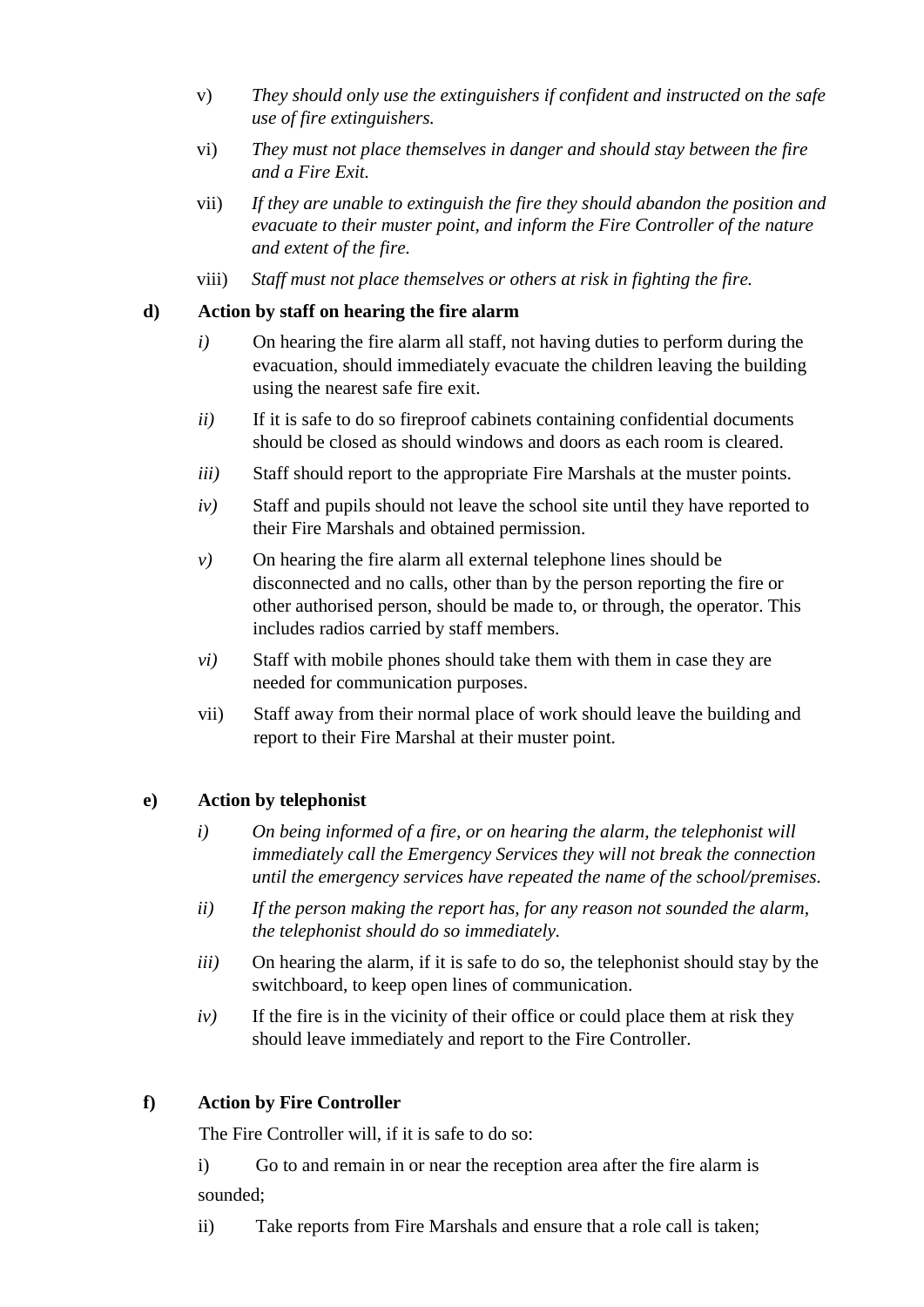- iii) Report any missing persons to the senior officer of the emergency services;
- iv) Mute the alarm after a complete evacuation or on establishing it is a false alarm;
- v) Authorise any return to work after consultation with the Fire Brigade.

# **2. Bomb Threats**

- a) Introduction
	- i) During times of heightened tension and increased terrorist activity information that a bomb has been placed on the premises may be received.
	- ii) In most cases the call will be a malicious or childish hoax but any call must, until proved otherwise, be taken in all seriousness.
	- iii) The decision on the authenticity of the call may only be taken by the appropriate authority, the Police.

#### **b) Action by Person Answering the Telephone**

- i) On receiving a bomb warning telephone call the person answering the telephone should try to obtain as much information as possible.
- ii) This may require an act on their part to encourage the caller to continue talking.
- iii) The telephonist should make notes of the information obtained and try to establish as much information as possible, quoting the **'exact'** words. iv) Notes should be made of suspects gender, background noises, call origin if known, code word recorded (if given) i.e. is there any laughter or childish noises?

The **Headteacher** or **Senior Person** on site, should be informed immediately.

#### c) **Action by Headteacher or others.**

- i) The **Headteacher** or other **Person in Charge** will inform the **Police.**
- ii) **For all calls use CAD and CHS - SMF/BOMBTHREAT**
- iii) **Consider contacting MIB 24/7 intelligence support on 68400 or 68401 when dealing with serious or critical or serious incidents. Ask the operator to keep the line open and indicate this on the message.**
- iv) Due to the danger of explosive devices being placed outside the building in evacuation areas the evacuation procedure should not be initiated at this stage unless there is strong suspicion that a package or other object may be dangerous.
- v) After discussion with the Police a decision can be made to evacuate or initiate a search for any suspicious packages or objects.
- vi) Teachers and staff may be informed by word of mouth, or the public address system if available, of the emergency situation and be asked so search their area of work for any suspicious packages.